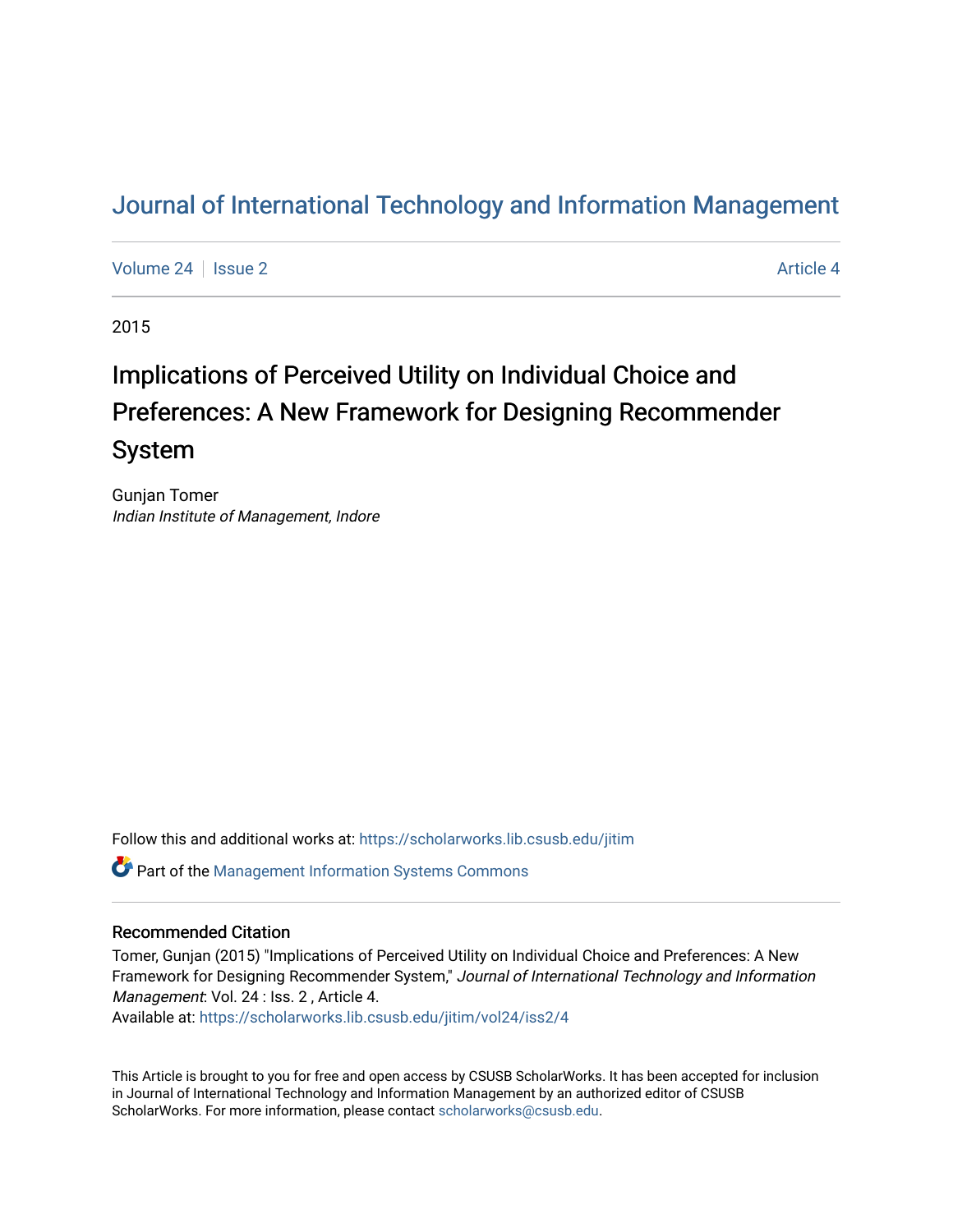# **Implications of Perceived Utility on Individual Choice and Preferences: A New Framework for Designing Recommender System**

#### **Gunjan Tomer Indian Institute of Management, Indore, INDIA**

# **ABSTRACT**

*Consumer psychology and consumer behaviour has constantly been a field of interest for the researchers. Volumes of researches are available in this area, still new theories and concepts keep emerging in response to change in context and environment. Consumer psychology has large cross disciplinary implications. In this paper, a relationship between consumer psychology and recommender system has been explained and how implementing a consumer psychology model can improve recommender system performance.* 

*This paper also gives first level analysis of various filters that can be developed along with the design of recommender system in order to generate a more refined and relevant choice sets. There are attraction effects observed among different items and the attractiveness of a product is codependent on attractiveness of other options available in a choice set. In the present paper, we have explored the utility of defender model in the design of recommender systems. Different effects like decoy and asymmetric dominance are also analyzed to achieve better efficiency and effectiveness in the design of recommender system.*

**Keywords**: Decoy, Recommender, Defender Model, Asymmetric Dominance

# **INTRODUCTION**

Recommender systems are the category of information systems which supports searching and suggesting products and services according to user's requirement and preferences (Resnick et al., 1997). The product range may vary from consumer durables such as a book in Amazon or digital goods such as song on *lastfm*. The task of recommending products proactively is performed by recommender systems which work backstage on E-commerce websites. Many recommendation approaches and methods are applied to target internet based consumers. Collaborative filtering was earliest approach to create user to user similarity and then recommend similar products. Recommendation approach was simple. Positively rated items by one set of user were recommended to similar users. However, this 'user to user' correlation lead to scarce data and cold start problems (Ahn, 2008). This problem was targeted by designing an 'item to item' based correlation and this category of algorithms were termed as content based filtering as volume of data available for products was much denser than user data. There were some specialized variations also for example demographic or knowledge based recommender system which includes domain based knowledge to analyze user preference and predict user choices.

As it is evident that recommender system directly interact with consumer and for establishing a better communication it is essential that recommender systems should be intelligent enough to understand consumer's behavioral traits(Pu et al., 2011). Understanding consumer psychology and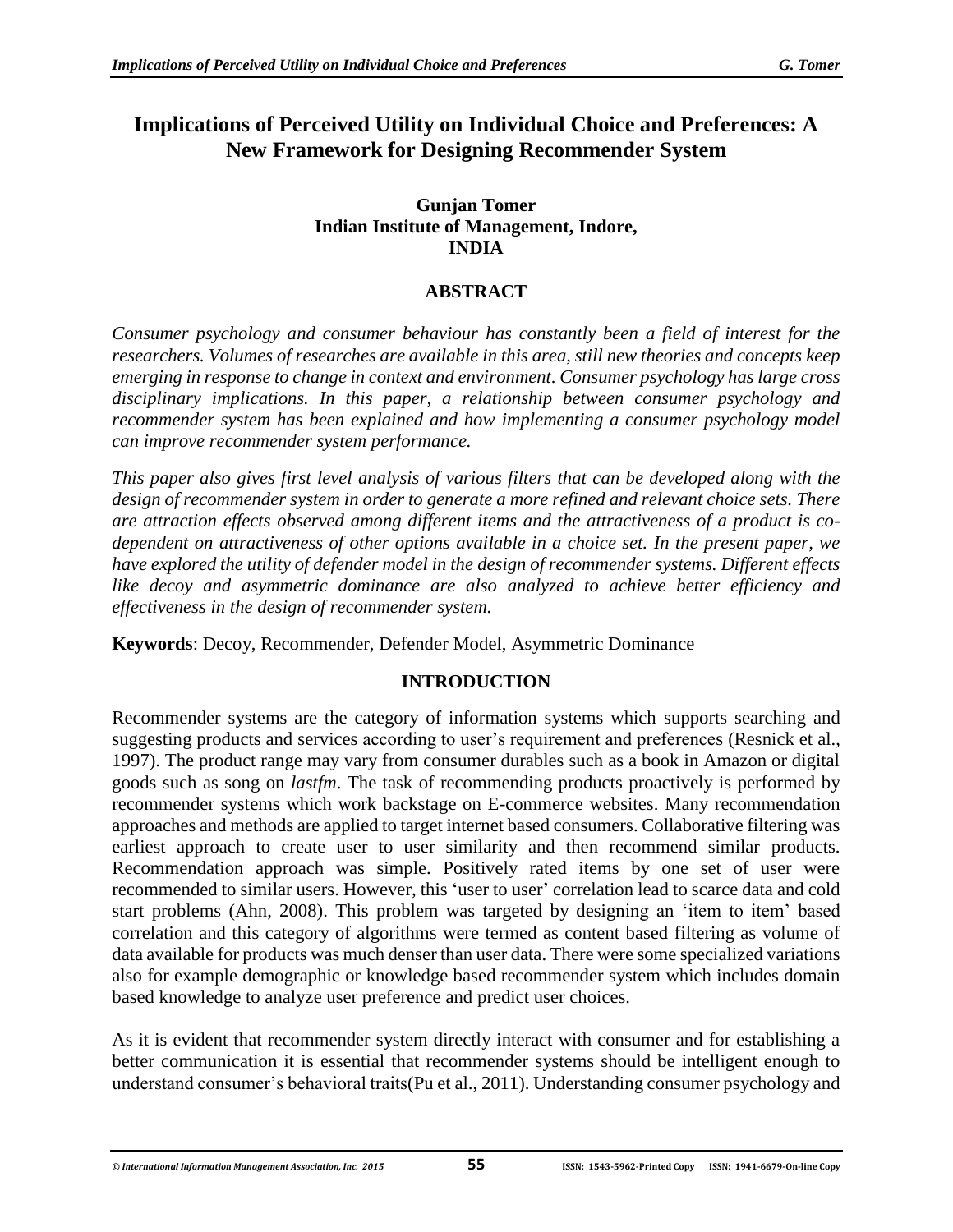its phenomenon will actually present meaningful insights to improve recommendations and effectiveness of these systems which in turn can be translated into economical benefits.

The purpose of the recommender system is not only to elicit preference and produce accurate search results but also to improve the decision making in an ecommerce context (Xiao et al., 2007). A good amount of research in the recommender system focuses on developing complex algorithms and software programs which improves the efficiency of recommender systems (Cosley et al., 2003). However, there is a need to identify other significant aspects which attempts to maximize the value derived from a recommender system experience (Xiao et al., 2007). Factors such as trust on online medium (Yaobin et al., 2007) and personal choices (Ho et al., 2008) are often ignored in the design and implementation process. .In the present paper, we propose a conceptual framework based on established theories from the field of consumer psychology. The proposed framework allows the systems designer to incorporate the significance of derived value of a given product/service in order to achieve the single most important objective of any decision behaviourmaximizing utility.

# **THEORETICAL FOUNDATION**

The behaviour regarding choice selection, preference and usage of products is a routine task and everybody at all the time is exposed to these decisions (Bettman, 1986). There are various factors and phenomenon that effect the purchase decision and usage behaviour of consumers. Consumer psychology is a field where we try to explain and understand these factors in order to understand consumers in a better way and can predict the behaviour and choices of consumers.

The consumer psychology majorly has two broad themes of research *Individual decision making and cognizance* and *group and social influences.* The first stream of knowledge deals with exploring personality behaviour, attitude and perception among individuals to determine and capture their preferences and selection patterns. Group and social influences as a knowledge streams contributes in understanding various environmental factors such as peer pressure, social desirability and persuasions. In the current work, we have focused on individual decision making behaviour based on perceived value of the product vis-à-vis its cost.

There are certain behaviour themes like consumer's prior knowledge and its effect on information processing, prior expectation and cognitive approaches that plays a major role in explaining consumer's decision behaviour (Loken, 2006). We will discuss few factors briefly in order to understand various factors that determine individual decision making.

# *Mental Accounting Theory*

In the context on internet based business, mental accounting theory is defined as a cognitive process among individuals to code, compare and evaluate products and services based on the value and utility offered (Aimei et al., 2007; Gupta et al., 2010). According to mental accounting theory, individuals evaluate a product/service based on two a two stage process (Thaler, 2008). First, the individual mentally calculates the utility of the product against its cost then he asses the derived value from making purchase decision and finally the value is summarized in order to proceed for the second stage. The second stage or the decision making is concluded by calculating the perceived total value derived from purchasing a product and ensuring maximal value (i.e.,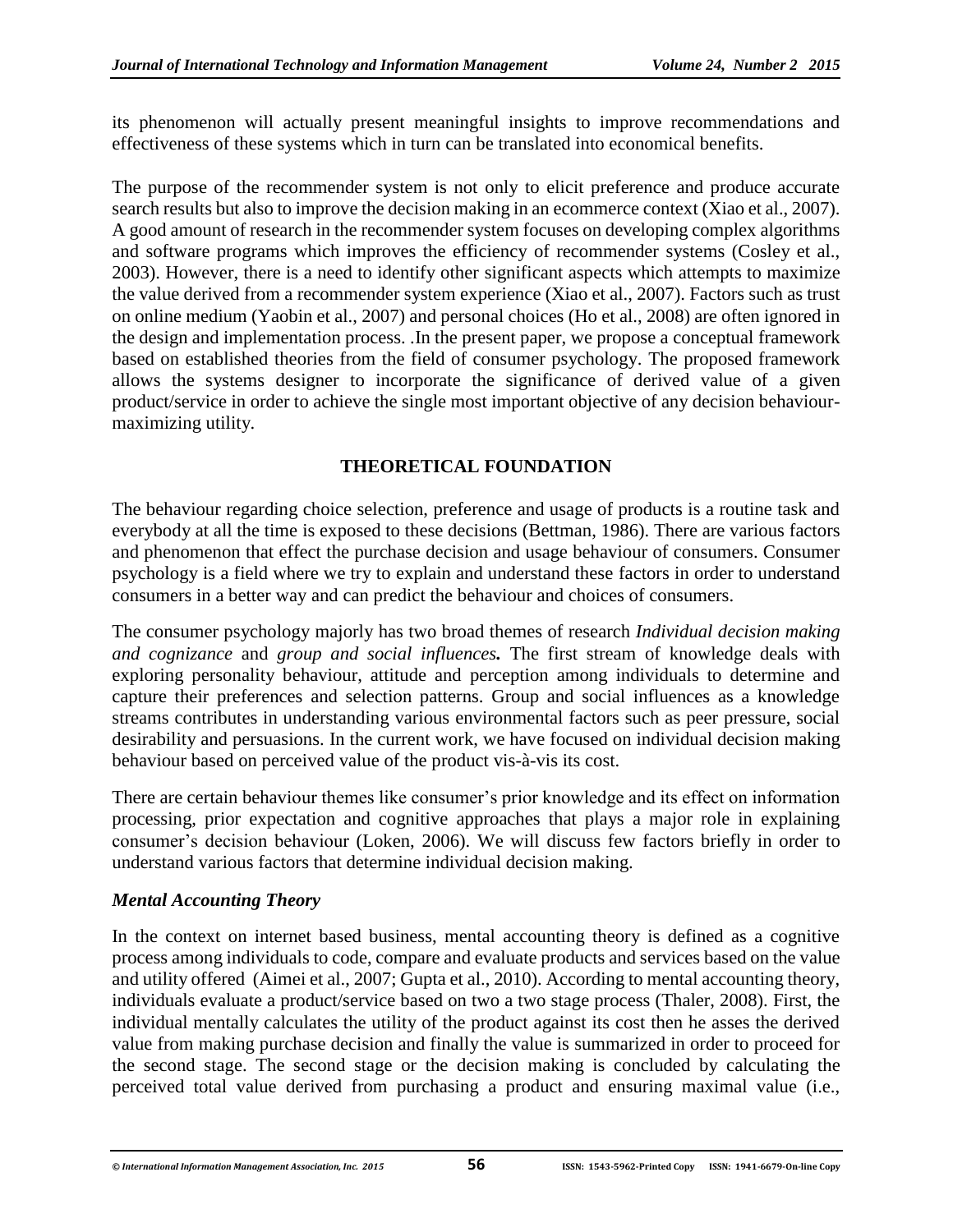maximum total utility). However, previous studies (Aimei et al., 2007; Cheema et al., 2006) have asserted that the perceived maximum utility is subjective to the individual preferences.

## *Assessment of Co-variation and Risks*

This actually means to explain the processes that determine consumer's judgment of a particular event that further explains past event and future contingencies. There were many researches done to extend this concept for price-quality or price-attribute relationships. So if sufficient data is available consumers can accurately assess these relationships. However, this interpretation is subject to fewer biases. This is a relevant phenomenon for designing recommender systems as Esales platform enable consumers to get access to all sorts of information regarding products and recommended products should be a rational choice as per the price- quality relationship exists.

Consumers perceive some risk associated with every choice they make. This risk can be any uncertainty that may cause unexpected or unpleasant outcomes. They are weighted potential gain and loss that they can make from a particular decision and the selection is made on the basis of value derived. Thus, recommending products that carry high value for customer increases the chance of selection. However, calculating the perceived value of products is a matter of research.

## *Persuasions and attitudes*

As recommender systems are models of virtual persuasion, it is very important to understand how attitudes are formed and how they are translated into behavior. Research has linked attitudes with availability of information and providing favorable information can lead to persuasions. The level of involvement can also lead to motivate the consumers for a particular choice.

Decision behavior can actually be explained through a decision process that depends on various factors and it differs for individuals. According to available literature, decision process can be significantly related to three factors:

- *Effect of task*
- *Effect of context*
- *Accuracy/effort tradeoff*

Where task effort implies alternative available and attributes per alternative to sum up the information. The effect of context refers to some additional set of attributes like similarity which explains comparability or dominance of some of the alternatives. Accuracy/effort tradeoff points that consumers do not put lots of effort in evaluating alternatives completely. This low effort can be further scrutinized and it was observed that applying low effort does not mean that we are sacrificing accuracy in evaluating.

# *Prior Knowledge, Memory and Mood*

Prior knowledge also plays an important role in the decision process. Prior information interferes with understanding of any current information and consumers with existing knowledge are able to absorb more information in shorter time span. Reilly & Conover (1983) in a meta-analysis of seven studies, come up with the result that prior knowledge reduces the external research required for a decision process. Some studies also suggest that memory also interferes with choices as consumers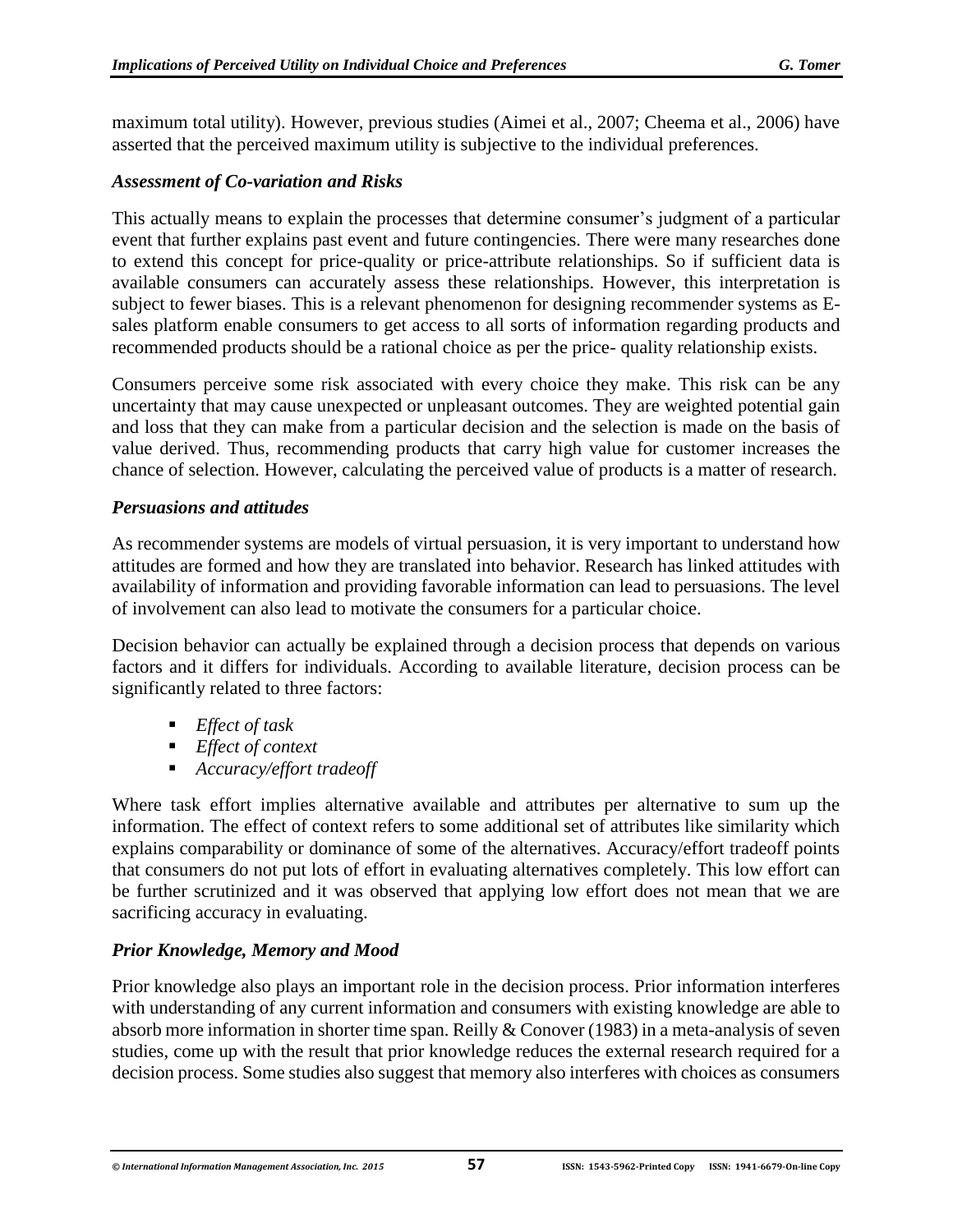tend to forget rejected alternatives, thus any new added alternatives will face comparisons with selected choices.

There are researches that suggest that mood also plays an important role in interpreting information and evaluating alternatives. Mood effects also make an impact on memory as event learned in a particular mood remains in your memory while you tend to lose content in a bad mood state.

#### **DESIGN CONSTRAINTS FOR RECOMMENDER MODEL**

#### *Impact of Decoy on Consumer's Choices*

The existence of decoy came when Huber and Puto (1982) explained the concept of attraction effect that states that attractiveness of one alternative may be affected by introducing another alternative in choice set. Decoy effect can be understood by given example.

Figure 1 illustrates locations of several choice alternatives in a two-dimensional space. In this representation, the value of T is superior to C on dimension 2 but not dimension 1. The dotted line represents an equi-preference contour that assumes equal weighting of both dimensions. Because T and C lie on the same contour, each is predicted to be chosen 50% of the time in pairwise choice. The shaded region represents locations in the attribute space of alternatives that are dominated by T. The other labeled alternatives represent possible decoys included in a ternary choice set along with T and C. First consider the standard asymmetrically dominated decoy, designated ADR because it is asymmetrically dominated by T and extends the range downward on T's poorer dimension. Although ADR is rarely chosen, it typically leads to much greater choice of T (Huber et al., 1982).



**Figure 1: Illustration of decoy effect (adapted from Huber et al., 1982).**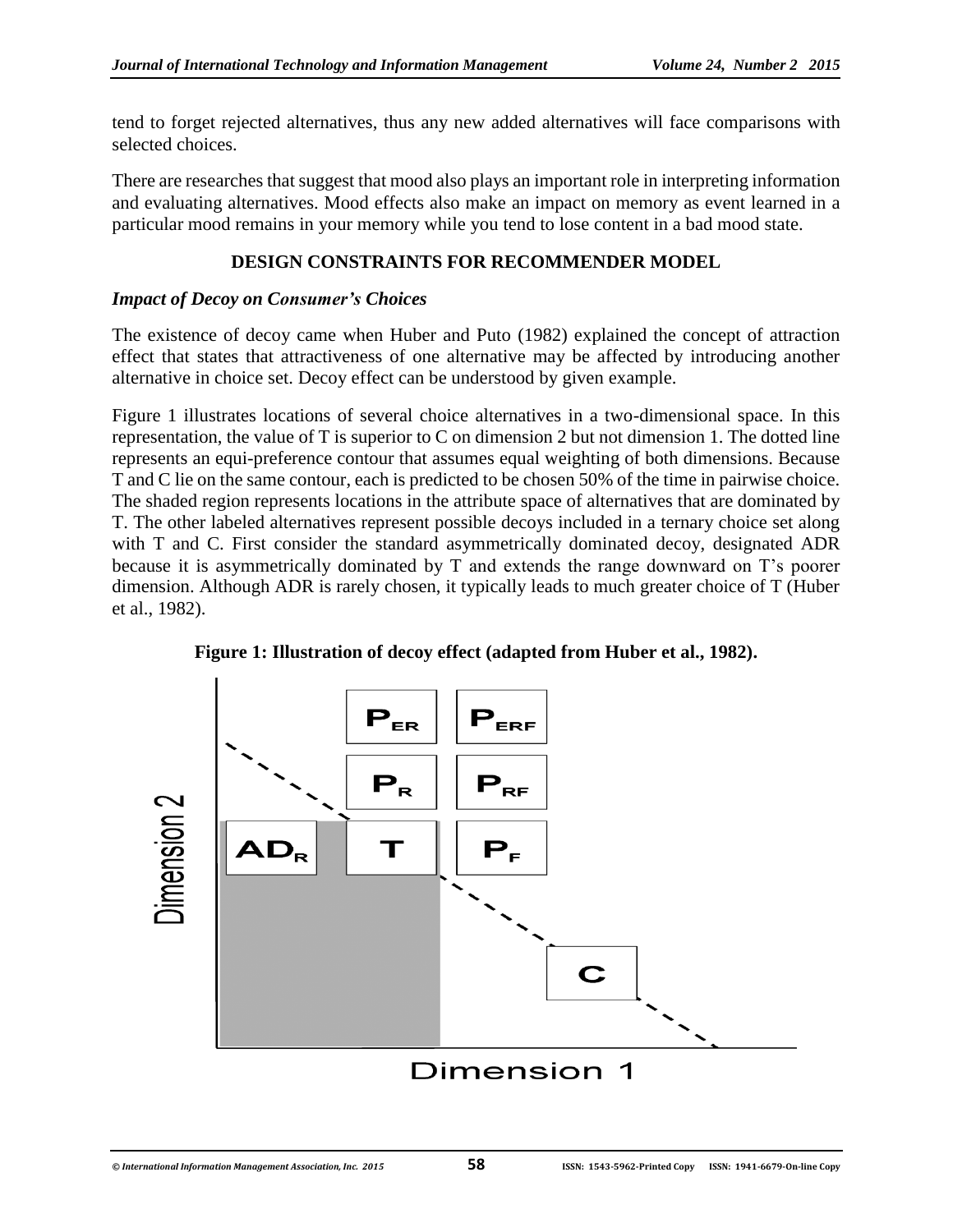## *Decoy and its Impact on Quality of Brand*

Implementation of decoy effect involves understanding its impact of various other variables. To understand this Heath and Chatterjee (1995) conducted a study which explains impact of decoy on low and high brands. The major learning from that research was:

- *Decoys will reduce shares of lower-quality competitors more than they will reduce shares of higher-quality competitors.*
- *Decoys will reduce shares of competitors more as they extend the range of the attribute on which the competitor is superior to the target.*
- *Decoys will reduce shares of competitors more in durables than in nondurables.*

These outputs can be extended while recommending products to online consumers and we can design filters according to low/high brand presence in choice sets.

#### *Asymmetric Dominance Effect*

The literature in individual decision making suggests that a choice option accrues an incremental value if it dominates another option. Consider products such as computer software, hardware, and many other high-tech products where the benefits derived on purchasing the product depend on how many other consumers use the product (Katz & Shapiro, 1985). In such product categories, marketing a well-designed dominated option can systematically shift sales toward the dominating option and help consumers enjoy the benefits of a larger network of buyers. In this case, the asymmetric dominance effect along with positive network externality may increase consumer willingness to pay for the dominating option, and thereby improve firm's profit margin as well as sales (Amaldoss et al., 2007).

#### *Simple Dominance Model*

To actually design a recommender system that also considers decoy effect for improved recommendation the first practical task is to calculate dominance of products thus finding out decoys. SDM or simple dominance model is an efficient way to calculate perceived dominance of a product item in a given choice set. This method can be well implemented in a recommender system environment. This model assigns a dominance value to every item which signifies that how dominant the given product is with respect to other products in same choice set.

The core elements of SDM are dominance value DV as shown in the formula. After calculating DV a small set represent result set as top items will be recommended to the consumers. However there are some catch holes while implementing SDM and recommending decoy in choice sets. The mathematical representation of the simple dominance model can be written as the equation below.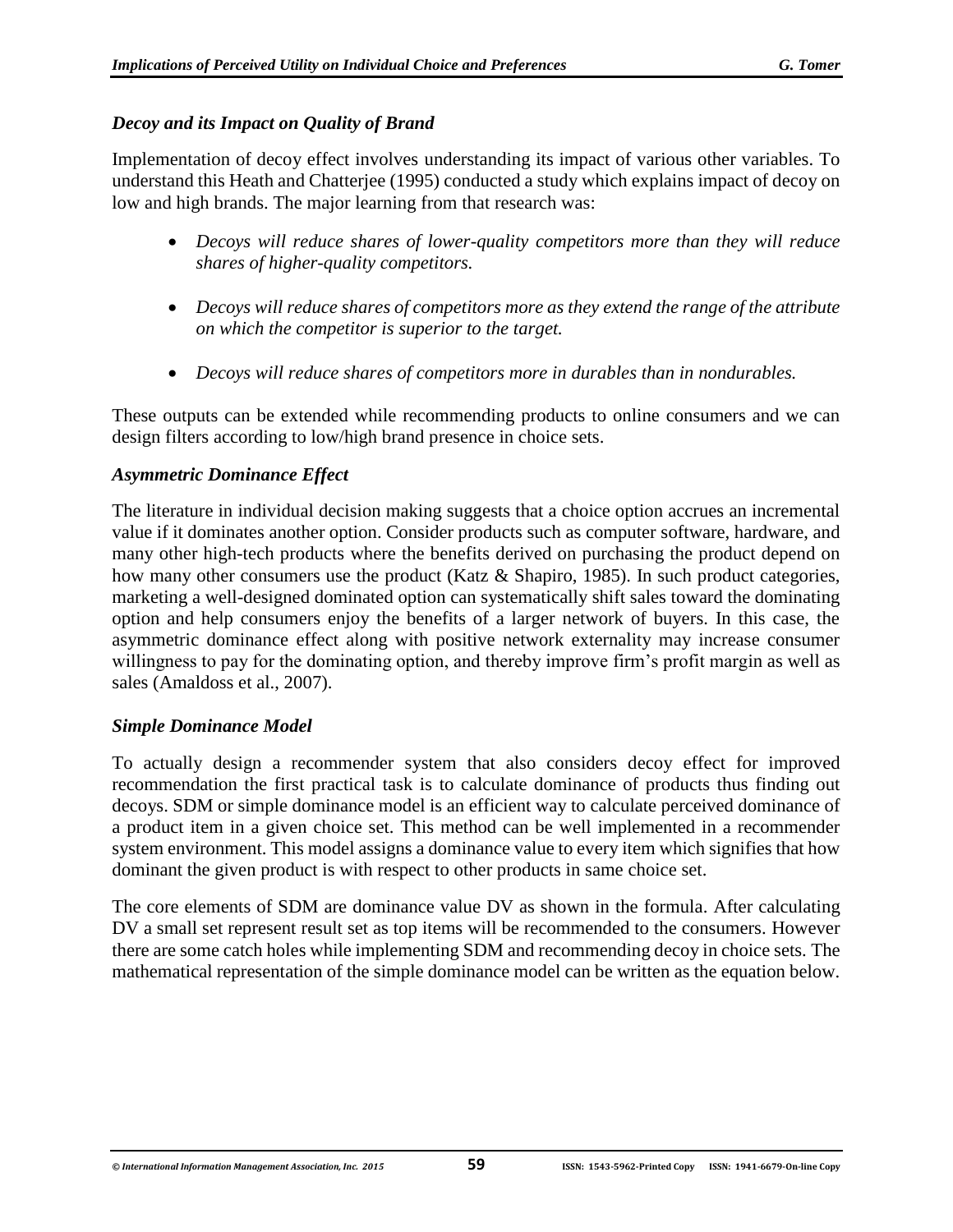

The utility or decoy should not be very low as in some situations decoy can also be the selected product. It violates the basic purpose of a recommender system, recommending good products. We should also understand that SDM can only be implemented on selected item by recommender mechanism; it means the non relevant items are already removed from choice sets.

The parameters of setting dominance to an item should be decided by domain experts or should be based on past statistical data available. However statistical data is very scarce in case of durables where repeat purchase happens after a considerable span of time hence consumer profiling becomes more complex.

#### *Decoy Effect in Designing Recommender System*

To design a recommender system based on implementing decoy effect we need to consider various factors while short listing product list or choice list to customer. However, treatment of decoy items is done on second level of short listing.

First, recommender will create a relevant set of items and on those lists filters will work to analyze presence of decoy to process that list for effective choice sets.

In traditional recommender system cycle we add a model based diagnosis system that will take input from specific data reservoir like domain based data, sales data and CRM data. These data sources provide information on different attributes of product presented in recommender system's result and will further find correlation between item to item and item to consumer.

#### **METHODOLOGY**

The present paper proposes a conceptual framework which holds value in the field of recommender system designs and implementation. Based on an interdisciplinary synthesis of literature, a well founded concept of defender model is borrowed from the marketing literature. Defender model is then redefined and adapted in order to build a framework which guides the underlying working design of recommender systems. In the next section we will discuss and illustrate the application of defender system which incorporates multidimensional attribute of objects/products evaluated by the recommender system.

# **PROPOSED CONCEPTUAL FRAMEWORK FOR RECOMMENDER SYSTEM**

The key feature of defender model is "per dollar" approach where attribute value is calculated by its utility per dollar spent. However there are various tradeoffs involved in this model. The consumers can tradeoff between attributes and also between price and attribute.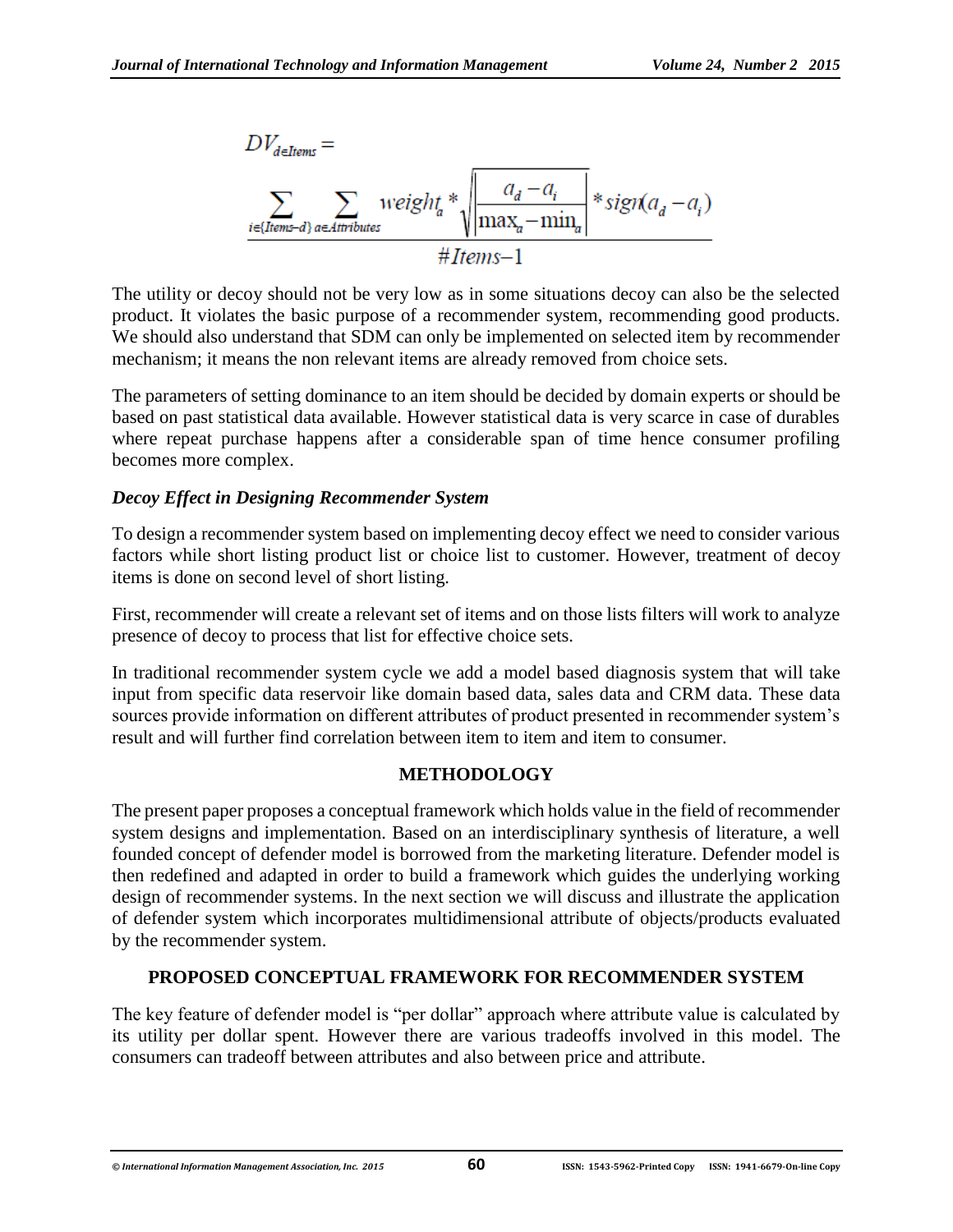In the present framework, we proposes (1) that each consumer chooses from his evoked set the product which maximizes utility, (2) that utility is linear in the "per dollar" perceptual dimensions, and (3) that consumers vary in their tastes. Linear utility implies straight line indifference curves in perceptual space (Hauser & Gaskin, 1984). We can analyze these tradeoffs by drawing indifference curve which will become planes and angle between them will represent measure of tradeoff between dimensions. However, as the number of dimensions (attributes) increases, plotting the tradeoff curve will become complicated. It is essential that the model is able to successfully determine the key dimension which majorly contributes to the decision making process.

The above illustrated framework can be implemented with various set of attributes named as dimensions. For example a two dimensional defender model may be designed with aesthetics and brand value. Same way a three dimensional defender model considering three attributes will be

*Utility of product* =  $(eff)$  + tan  $\alpha$  (*ease*) + tan  $\beta$  (*bvalue*)

Where,

*eff* = effectiveness per dollar of product X

*ease*= ease of use per dollar of product X

*bvalue* = brand value per dollar of product X

Figure 2 illustrates step wise process of recommending products to the consumers based on the proposed framework. The process is staged in three consecutive steps where the model progress through elucidating the preference and calculating the recommendation.

# *Stage 1: Preference Elicitation*

This stage enables the recommender system to collate user information based on the previous transactions and record. This information is then utilized to find a portfolio of products or the "choice sets" customized for the individual user. This process will end up in providing a correlated 'user-product' list for the next stage.

# *Stage 2: Result Calculation*

The choice sets developed in the stage 1 are further utilized to evaluate the utility of each product as per the user profile and preferences. The defender model is applied to calculate the utility of a product for the selected user. The result calculation then provides a priority list for the selected user based on the estimated utility.

# *Stage 3: Result Presentation*

In the last stage, the priority list obtained in the result calculation stage is presented to the user as per the design of user interface of the recommender system.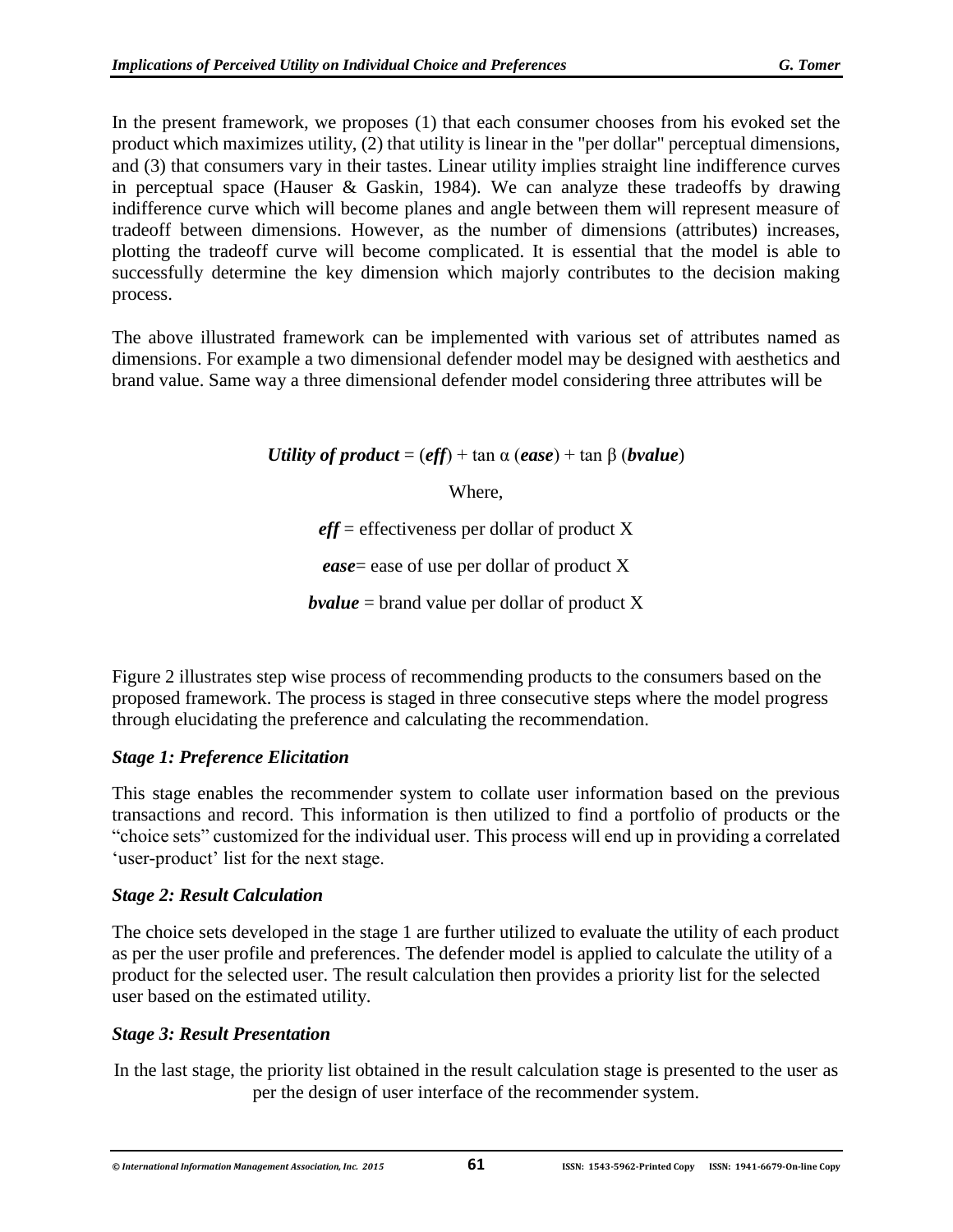

**Figure 2: Proposed framework for a typical Recommender system cycle.**

# **IMPLICATIONS FOR RECOMMENDER SYSTEMS**

The proposed framework can be implemented in recommenders system to offer or recommend product to customers who possess high perceived value. This will require assigning a utility function to every product and recommending products on the basis of its utility. The basic components (data sets) of this model will be:

*Utility of product:* This data table will contain utility function for every product. This utility function will be defined category wise and will depend on nature of product and the expectations from consumers.

*Profiles of consumer***:** Profiling of consumers in recommender system is a difficult to achieve goal as it will result in scarce data and cold start problems. We can store customer's information regarding their priority and preference for different attribute. For past consumers maintaining this data will be easy task as we can infer their preference on the basis of past purchased products and the product attributes. The recommender will be based on collaborative filtering and will be recommending items on the basis of utility function.

By incorporating the relationship between preference and perceived utility, recommender systems will provide better decision making experience to the users. Plotting perceived utility against user profile will also help in addressing the scarcity of data by providing initial reference values to the user profiles similar to the available profiles.

# **CONCLUSION**

Recommender systems now are used as agent to persuade customers to buy a product by providing them the choices they might consider. These system can enhance sales and establish better connect with customers by maintaining their web profiles, analyzing their preference by their past purchases and anticipating their needs. Future of recommender system is promising as it can be implemented in various ways and for various items. However to make recommender system more effective understanding consumer behaviour and its implications is very important. This paper deals with borrowing relevant theories and models from psychology and finding their relevance in recommender system. The inferences of this paper can be utilized to design new filters for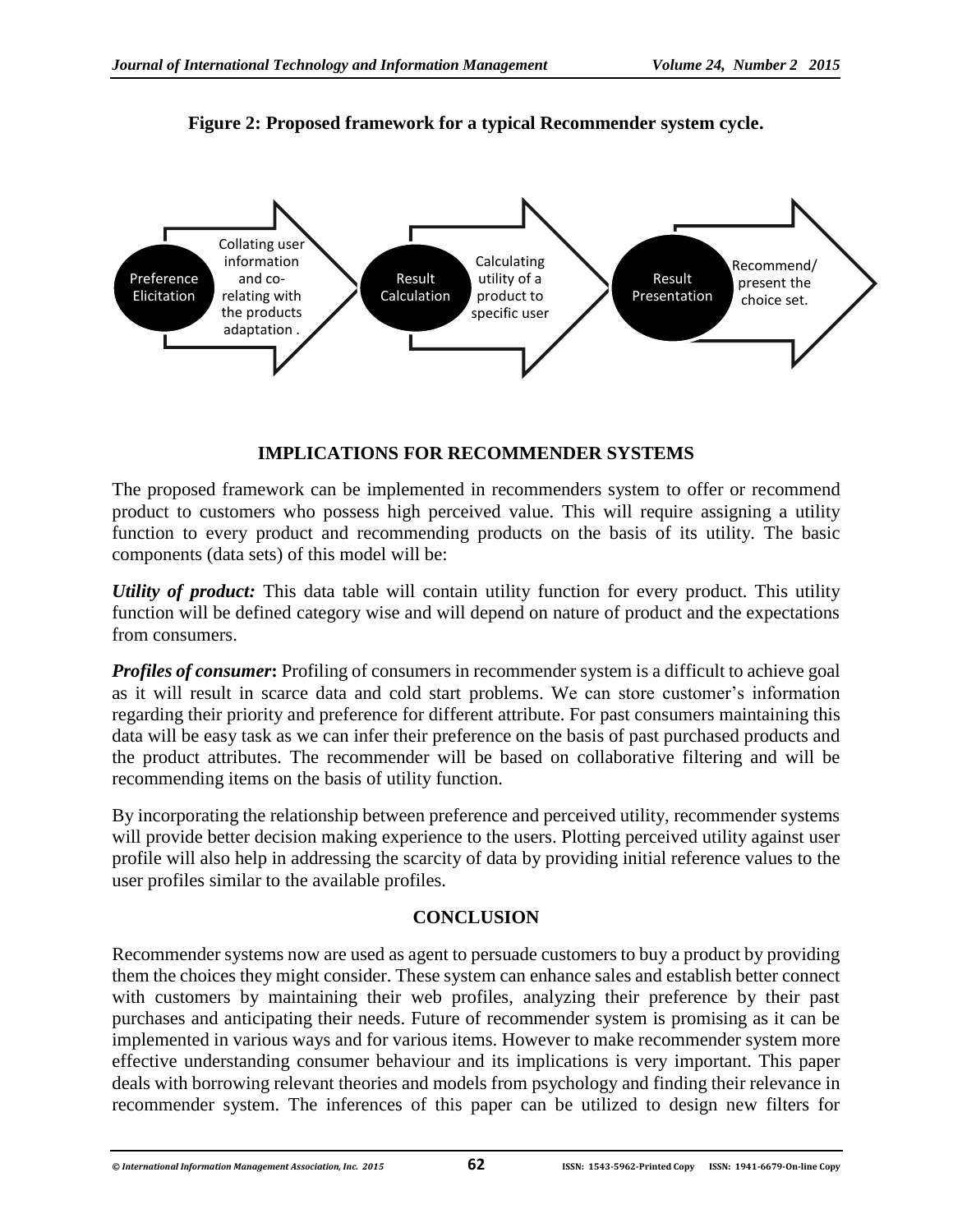recommender system algorithms that will further refine the results and make choice sets more attractive for the user.

#### **FUTURE SCOPE AND LIMITATIONS**

Recommender system area requires lots of research contribution to evolve and improve. Consumer psychology and its implication on recommender system is not much researched area so further research can be done to identify certain phenomenon that influence the working of recommender system. However the real challenge is implementing the observed effect in recommender system algorithm as scarcity of user data and cold start problem are still the challenges faced by recommender system area. The first stage of the proposed framework works on an assumption of existing prior data. Thus, similar to other recommender design algorithm cold start is a challenge for the proposed framework as well. Another challenge is large size data sets with a number of possible categories. Classifying the large choice sets into manageable categories which offers information on consumer's priority, preference and utility can lead into better future of optimally performing recommender systems design.

#### **REFERENCES**

- Ahn, H. J. (2008). A new similarity measure for collaborative filtering to alleviate the new user cold-starting problem. *Information Sciences*, 178(1), 37-51.
- Aimei, L., & Wenquan, L. (2007). Mental Accounting: Theory and the Application Inspiration [J]. *Advances in Psychological Science*, 5, 002.
- Amaldoss, W., Bettman, J. R., & Payne, J. W. (2008). Findings-Biased but Efficient: An Investigation of Coordination Facilitated by Asymmetric Dominance. *Marketing Science*, 27(5), 903-921.
- Bettman, J. R. (1986). Consumer psychology. *Annual Review of psychology*, 37(1), 257-289.
- Cheema, A., & Soman, D. (2006). Malleable mental accounting: The effect of flexibility on the justification of attractive spending and consumption decisions. *Journal of Consumer Psychology*, 16(1), 33-44.
- Felfernig, A., Gula, B., Leitner, G., Maier, M., Melcher, R., Schippel, S., & Teppan, E. (2008). A dominance model for the calculation of decoy products in recommendation environments. In *AISB 2008 Symposium on Persuasive Technology*, 43-50.
- Gupta, S., & Kim, H. W. (2010). Value‐driven Internet shopping: The mental accounting theory perspective. *Psychology & Marketing*, 27(1), 13-35.
- Heath, T. B., & Chatterjee, S. (1995). Asymmetric decoy effects on lower-quality versus higherquality brands: Meta-analytic and experimental evidence. .*Journal of Consumer Research*, 268-284.
- Hauser, J. R., & Gaskin S. P. (1984). Application of the "Defender" Consumer Model. *Marketing Science,* 3(4), 327-351.